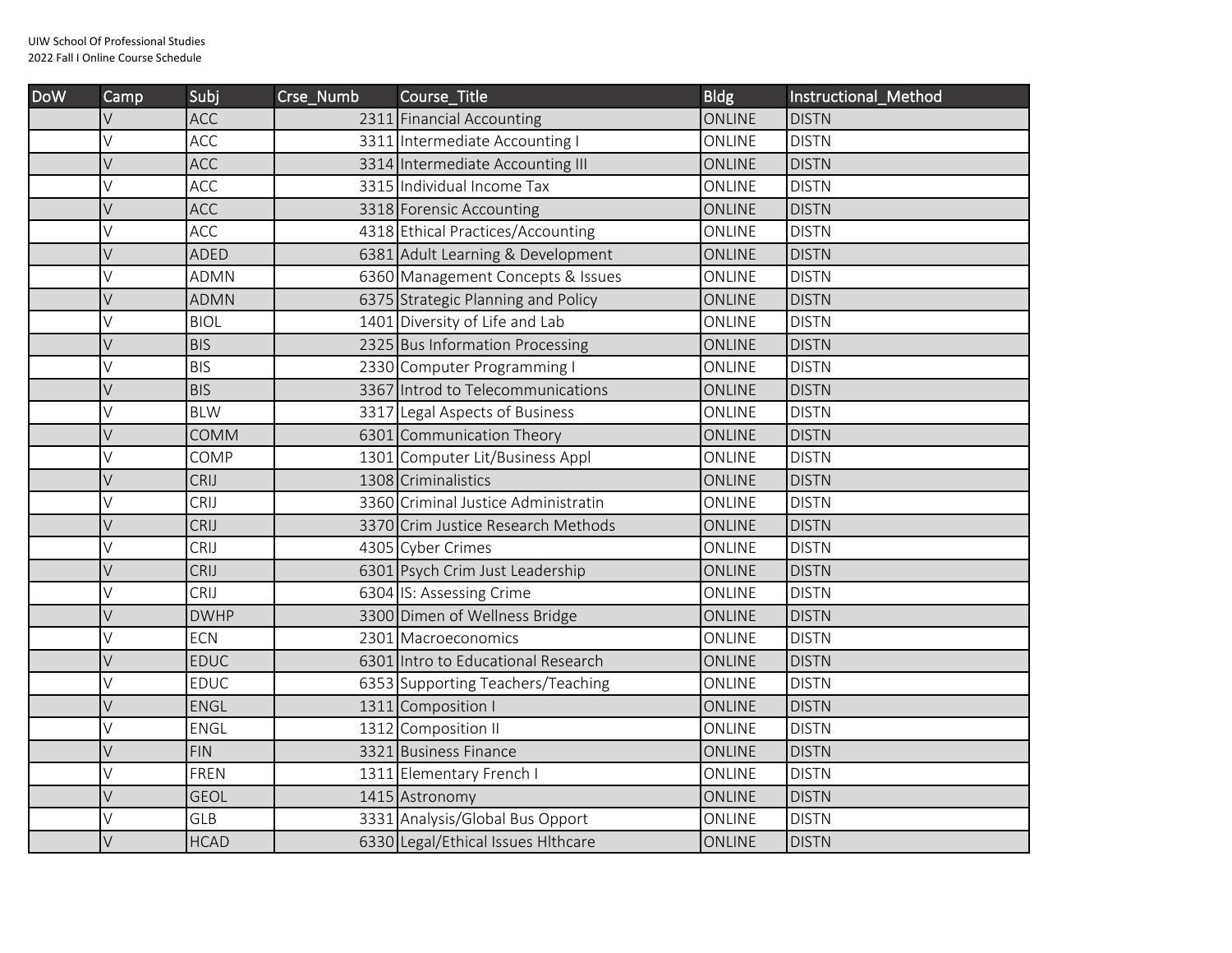| <b>DoW</b> | $Cam$ p | Subi        | Crse_Numb | Course_Title                        | <b>Bldg</b>   | Instructional Method |
|------------|---------|-------------|-----------|-------------------------------------|---------------|----------------------|
|            | V       | <b>HCAD</b> |           | 6360 Managing Healthcare Orgs       | ONLINE        | <b>DISTN</b>         |
|            | V       | <b>HIST</b> |           | 1321 The United States to 1865      | <b>ONLINE</b> | <b>DISTN</b>         |
|            | V       | <b>HRES</b> |           | 3330 Human Resources and the Law    | <b>ONLINE</b> | <b>DISTN</b>         |
|            | V       | <b>HSCI</b> |           | 2310 Health Sciences I              | <b>ONLINE</b> | <b>DISTN</b>         |
|            | V       | <b>HSCI</b> |           | 2312 Medical Terminology            | ONLINE        | <b>DISTN</b>         |
|            | V       | <b>HSCI</b> |           | 2340 Information Technology/Systems | <b>ONLINE</b> | <b>DISTN</b>         |
|            | V       | <b>HSCI</b> |           | 3315 Intro to Admin Medical Assisti | ONLINE        | <b>DISTN</b>         |
|            | V       | <b>HSCI</b> |           | 3340 Third Party Payment Systems    | <b>ONLINE</b> | <b>DISTN</b>         |
|            | V       | <b>HSCI</b> |           | 3350 Epidemiology and Public Health | ONLINE        | <b>DISTN</b>         |
|            | V       | <b>HSCI</b> |           | 4320 Biostatistics/Health Sciences  | <b>ONLINE</b> | <b>DISTN</b>         |
|            | V       | LDST        |           | 3333 Ethical Leadership             | ONLINE        | <b>DISTN</b>         |
|            | V       | LDST        |           | 4310 Leadership/Conflict Resolution | <b>ONLINE</b> | <b>DISTN</b>         |
|            | V       | <b>MATH</b> |           | 1304 College Algebra                | ONLINE        | <b>DISTN</b>         |
|            | V       | <b>MGT</b>  |           | 3340 Concepts/Functions Management  | <b>ONLINE</b> | <b>DISTN</b>         |
|            | V       | <b>MGT</b>  |           | 3347 Project Management Method      | ONLINE        | <b>DISTN</b>         |
|            | V       | <b>MGT</b>  |           | 3354 Theo/Conc Personnel Management | <b>ONLINE</b> | <b>DISTN</b>         |
|            | V       | <b>MGT</b>  |           | 4199 ST: CASE STUDIES IN MANAGEMENT | <b>ONLINE</b> | <b>DISTN</b>         |
|            | V       | <b>MGT</b>  |           | 4346 Quality Assurance              | <b>ONLINE</b> | <b>DISTN</b>         |
|            | V       | <b>MGT</b>  |           | 4355 Organizational Behavior        | ONLINE        | <b>DISTN</b>         |
|            | V       | <b>MGT</b>  |           | 4356 Organizational Change          | <b>ONLINE</b> | <b>DISTN</b>         |
|            | V       | <b>MGT</b>  |           | 4390 Ethical Practices in Business  | ONLINE        | <b>DISTN</b>         |
|            | V       | <b>MKT</b>  |           | 3331 Intro Marketing Concepts/Strat | <b>ONLINE</b> | <b>DISTN</b>         |
|            | V       | <b>MKT</b>  |           | 3344 Service and Retail Marketing   | ONLINE        | <b>DISTN</b>         |
|            | V       | <b>MKT</b>  |           | 3353 Social Media                   | <b>ONLINE</b> | <b>DISTN</b>         |
|            | V       | <b>MKT</b>  |           | 4375 Application of Market Research | ONLINE        | <b>DISTN</b>         |
|            | V       | <b>MSC</b>  |           | 3370 Statistical Analysis/Business  | <b>ONLINE</b> | <b>DISTN</b>         |
|            | V       | <b>MSC</b>  |           | 3371 Models/Management Science      | ONLINE        | <b>DISTN</b>         |
|            | V       | <b>MUSI</b> |           | 1320 Music Appreciation             | ONLINE        | <b>DISTN</b>         |
|            | V       | ORGD        |           | 3340 Organizational Development     | ONLINE        | <b>DISTN</b>         |
|            | V       | ORGD        |           | 3370 Total Quality Management       | <b>ONLINE</b> | <b>DISTN</b>         |
|            | V       | ORGD        |           | 3390 Communication in Organizations | ONLINE        | <b>DISTN</b>         |
|            | V       | ORGD        |           | 4350 Leadership in Organizations    | <b>ONLINE</b> | <b>DISTN</b>         |
|            | V       | ORGD        |           | 6320 Organization Behavior/Learning | ONLINE        | <b>DISTN</b>         |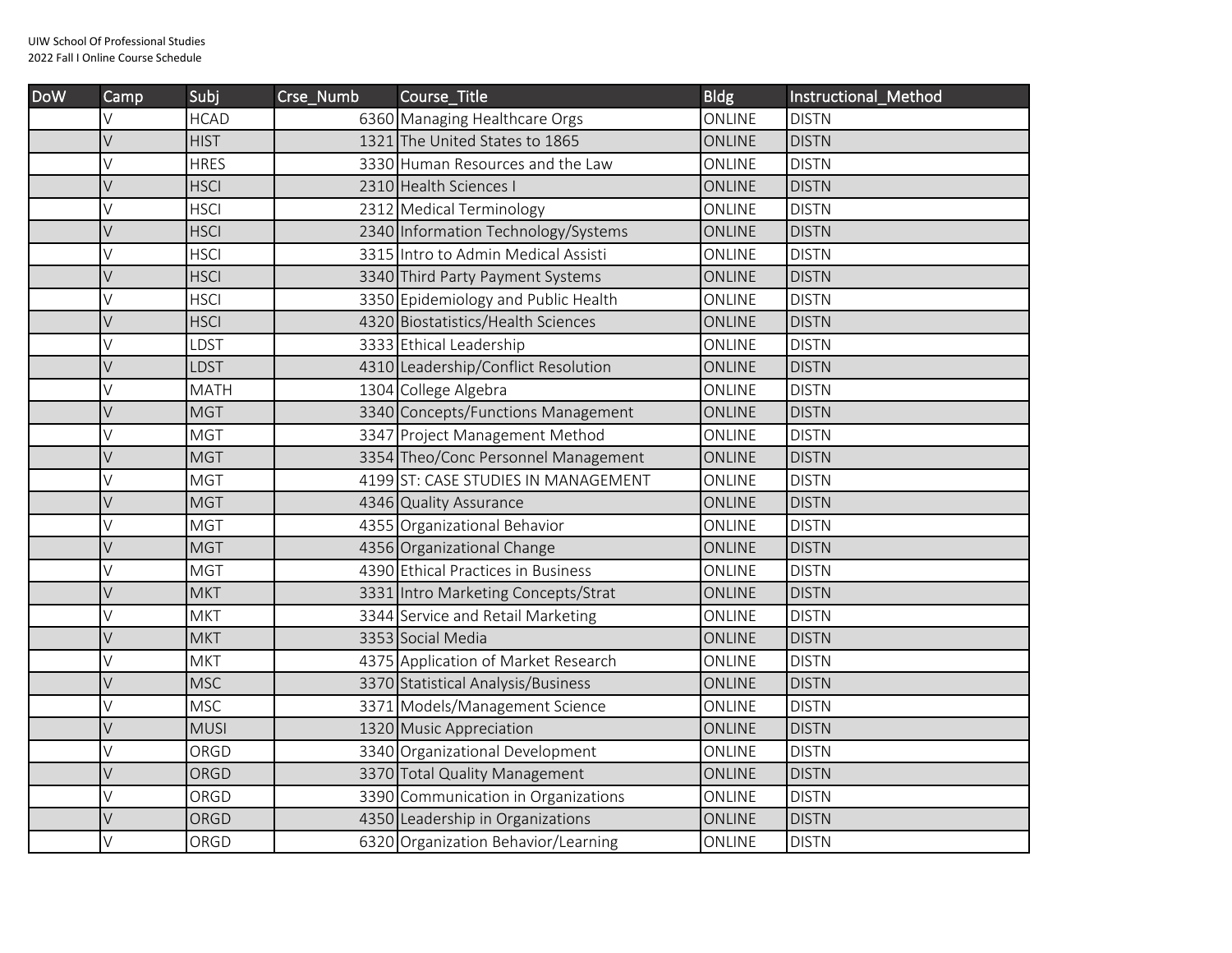| <b>DoW</b> | Camp   | Subj        | Crse_Numb | Course_Title                        | <b>Bldg</b>   | Instructional_Method |
|------------|--------|-------------|-----------|-------------------------------------|---------------|----------------------|
|            | V      | ORGD        |           | 6330 Found Org Research/Assessment  | <b>ONLINE</b> | <b>DISTN</b>         |
|            | V      | ORGD        |           | 6340 Organizational Consulting      | ONLINE        | <b>DISTN</b>         |
|            | V      | ORGD        |           | 6351 Found Organizational Develop   | ONLINE        | <b>DISTN</b>         |
|            | V      | ORGD        |           | 6360 Leading Change                 | ONLINE        | <b>DISTN</b>         |
|            | V      | ORGL        |           | 6343 Strategic Leadership           | <b>ONLINE</b> | <b>DISTN</b>         |
|            | V      | PHIL        |           | 1381 Introduction to Philosophy     | ONLINE        | <b>DISTN</b>         |
|            | V      | <b>PMBA</b> |           | 6309 Appld Human Resource Mgmt      | <b>ONLINE</b> | <b>DISTN</b>         |
|            | V      | <b>PMBA</b> |           | 6310 Managerial Acct/Control System | ONLINE        | <b>DISTN</b>         |
|            | V      | <b>PMBA</b> |           | 6312 Quantitative Methods/Research  | ONLINE        | <b>DISTN</b>         |
|            | V      | PMBA        |           | 6313 Managerial Economic/Dec-Making | ONLINE        | <b>DISTN</b>         |
|            | V      | <b>PMBA</b> |           | 6314 Manage/Information Technology  | ONLINE        | <b>DISTN</b>         |
|            | V      | <b>PMBA</b> |           | 6316 Strat Mktg/Commun/Research     | ONLINE        | <b>DISTN</b>         |
|            | V      | <b>PMBA</b> |           | 6320 Investments                    | ONLINE        | <b>DISTN</b>         |
|            | V      | PMBA        |           | 6322 Real Estate Investments        | ONLINE        | <b>DISTN</b>         |
|            | V      | <b>PMBA</b> |           | 6330 Applied Data Analytics         | ONLINE        | <b>DISTN</b>         |
|            | V      | <b>PMBA</b> |           | 6332 Data Management                | ONLINE        | <b>DISTN</b>         |
|            | V      | <b>PMBA</b> |           | 6340 Outcomes: Metrics/Measures HR  | ONLINE        | <b>DISTN</b>         |
|            | V      | <b>PSYC</b> |           | 1301 Introduction to Psychology     | ONLINE        | <b>DISTN</b>         |
|            | V      | <b>PSYC</b> |           | 2320 Scientific Literacy in Psych   | ONLINE        | <b>DISTN</b>         |
|            | V      | <b>PSYC</b> |           | 2350 Development Psychology         | ONLINE        | <b>DISTN</b>         |
|            | V      | <b>PSYC</b> |           | 3320 Qualitative Methods            | <b>ONLINE</b> | <b>DISTN</b>         |
|            | V      | <b>PSYC</b> |           | 3337 Practical Application I/O Psyc | ONLINE        | <b>DISTN</b>         |
|            | V      | <b>PSYC</b> |           | 3351 Social Psychology              | ONLINE        | <b>DISTN</b>         |
|            | V      | PSYC        |           | 3380 Appld Stat/Behavioral Sciences | ONLINE        | <b>DISTN</b>         |
|            | $\vee$ | <b>PSYC</b> |           | 4331 History of Psychology          | ONLINE        | <b>DISTN</b>         |
|            | V      | <b>PSYC</b> |           | 4359 Directed Practicum/Internship  | ONLINE        | <b>DISTN</b>         |
|            | V      | <b>PSYC</b> |           | 6335 Personnel Psychology           | <b>ONLINE</b> | <b>DISTN</b>         |
|            | V      | <b>PSYC</b> |           | 6373 Assessment/Testing Workplace   | ONLINE        | <b>DISTN</b>         |
|            | V      | <b>RELS</b> |           | 1325 The Religious Quest            | <b>ONLINE</b> | <b>DISTN</b>         |
|            | V      | RELS        |           | 3335 God and Human Sexuality        | ONLINE        | <b>DISTN</b>         |
|            | V      | <b>RELS</b> |           | 4330 Death and Belief               | <b>ONLINE</b> | <b>DISTN</b>         |
|            | V      | SPAN        |           | 1311 Elementary Spanish I           | ONLINE        | <b>DISTN</b>         |
|            | V      | SPAN        |           | 1312 Elementary Spanish II          | <b>ONLINE</b> | <b>DISTN</b>         |